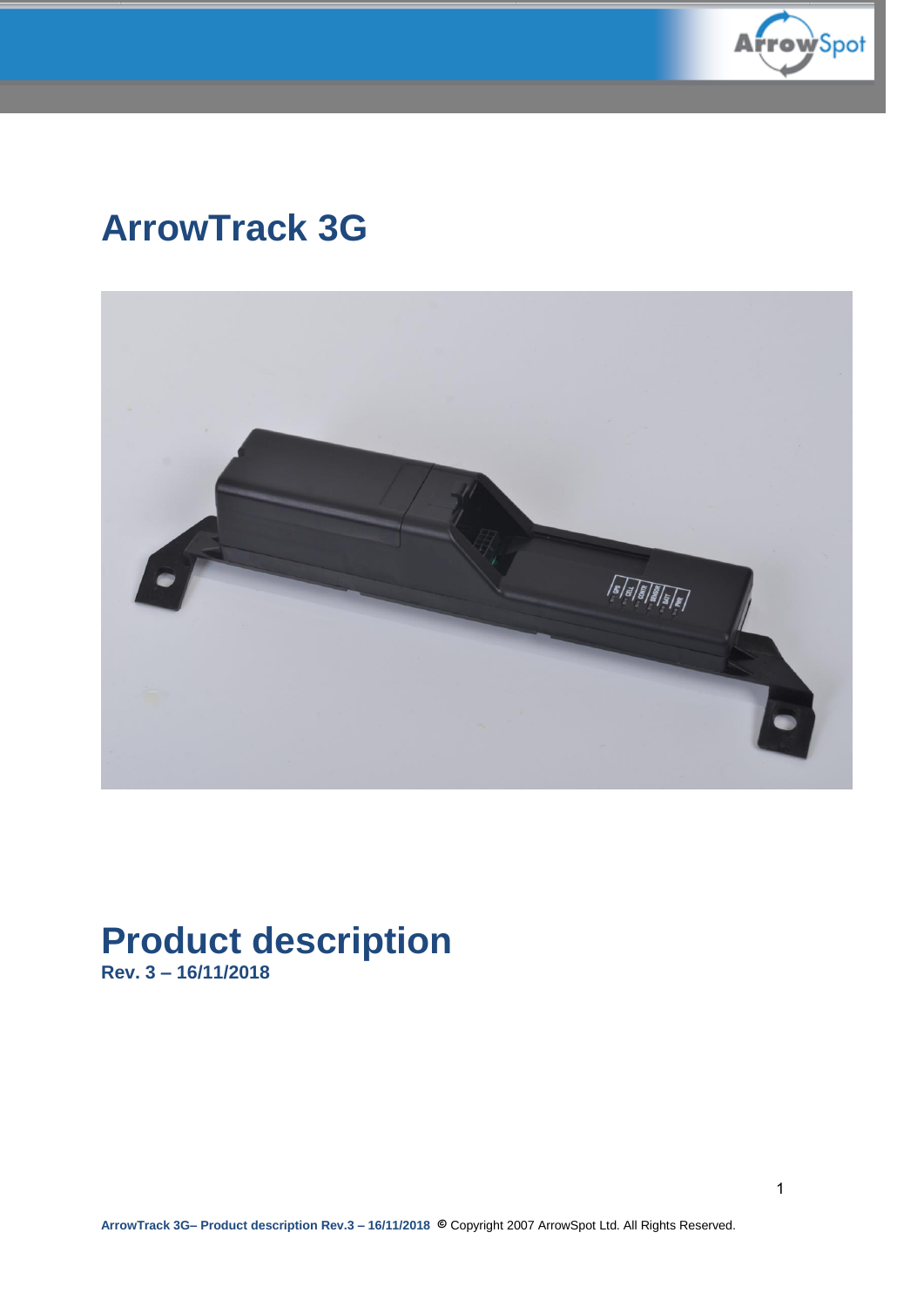

## **1. Overview**

The ArrowTrack 3G is a complete Cellular GNSS RF Terminal. Based on CELLULAR GPS/GLONASS RF modules. This full solution for TRACKING applications.

# **2. Hardware Interface Description**

## **2.1 Main features of the ArrowTrack 3G**

| <b>Feature</b>                                                                           | Implementation                                                                                                                                 |
|------------------------------------------------------------------------------------------|------------------------------------------------------------------------------------------------------------------------------------------------|
| Incorporates Telit HE910-D<br><b>CELLULAR Frequency bands</b><br><b>FCC ID: R17HE910</b> | The module handles all GSM/UMTS processing:<br>GSM: 850/900/1800/1900MHz<br>UMTS   HSPA+ bands (MHz)<br>800/850, 900, AWS 1700, 1900, 2100 MHz |
| Incorporates QUECTEL L86                                                                 | The module handles all GPS/GLONASS processing                                                                                                  |
| Incorporates Telit LE50-433 or<br>RF Frequency bands                                     | The Telit module handles all RF processing<br>$RF - 433Mhz$                                                                                    |
| ST CORTEX M4 Microcontroller                                                             | For all processing including up to 1M program<br>memory, 8 UARTs, FLOTTING POINT                                                               |
| connector 12 pin micro-fit 3mm                                                           | 12v output<br>RS232 main<br>RS232 jumper<br>RS232 debug<br>POWER input voltage 24VAC                                                           |
| Antenna                                                                                  | Internal antennas: GSM/UMTS, GPS/GLONASS,<br>RF 433                                                                                            |
| Back up Battery                                                                          | 1 Cell lithium-ion rechargeable cell, 5300MA                                                                                                   |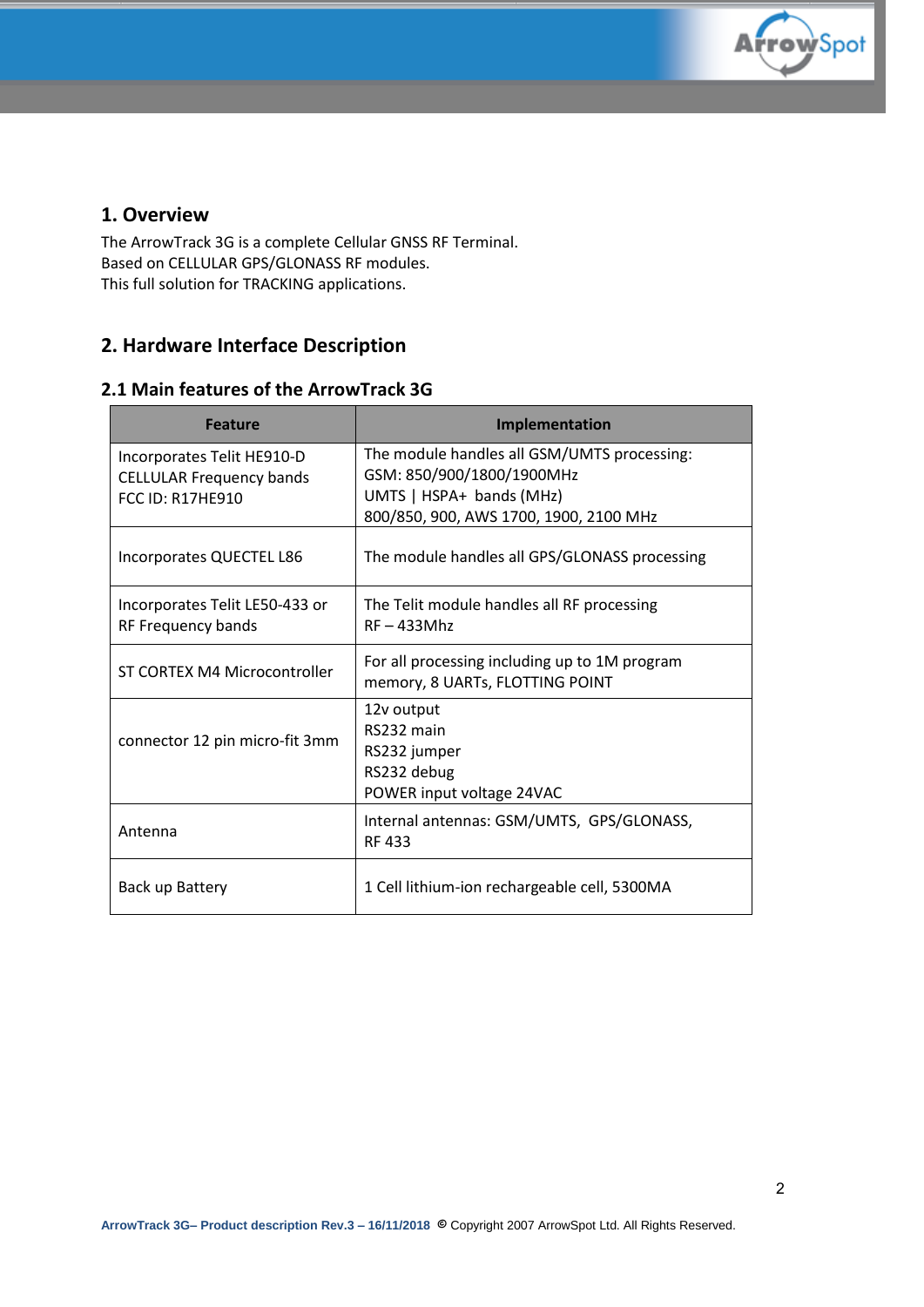

# **2.2 Hardware block diagram**



**ArrowTrack 3G– Product description Rev.3 – 16/11/2018** © Copyright 2007 ArrowSpot Ltd. All Rights Reserved.